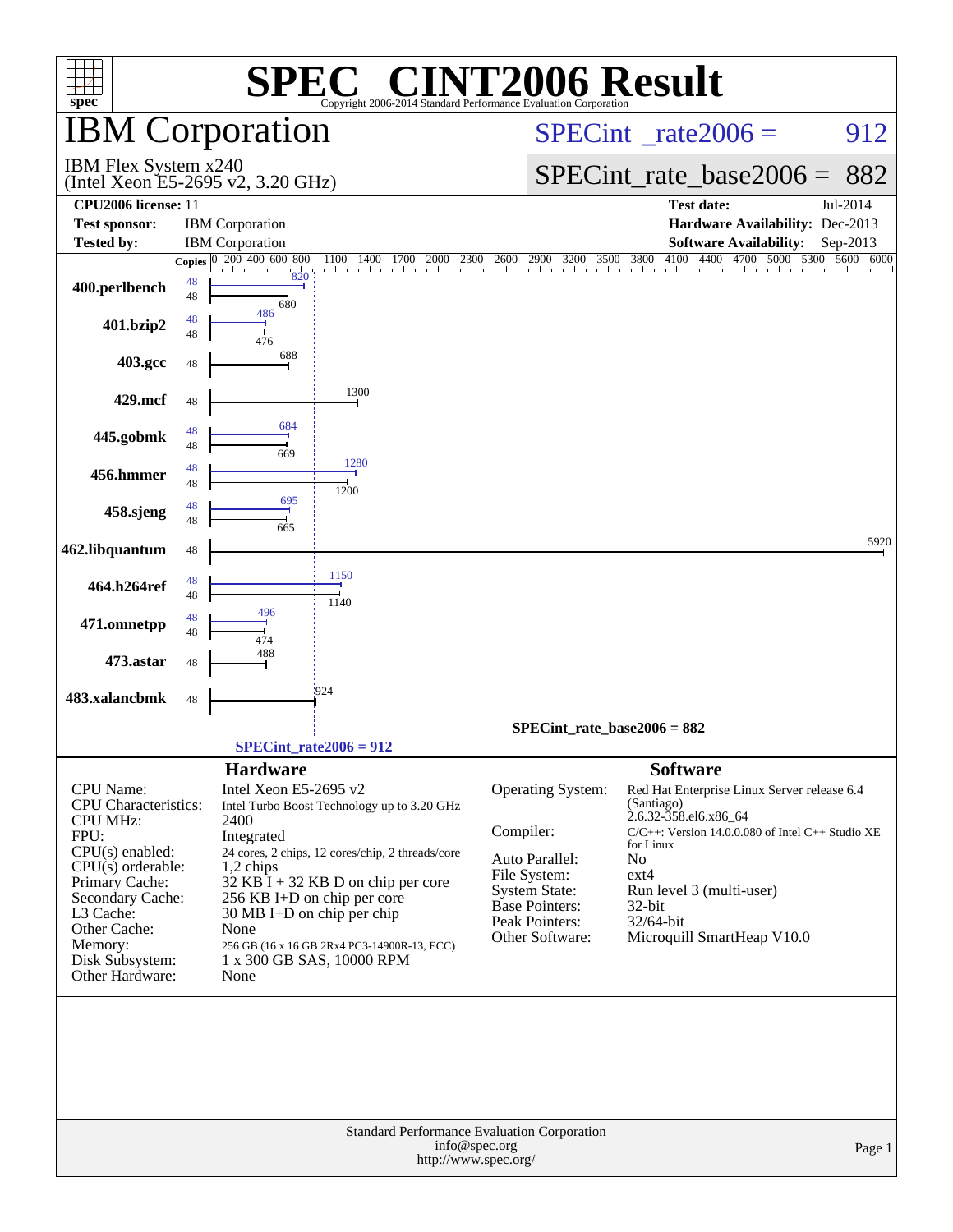

## **IBM** Corporation

## SPECint rate $2006 = 912$

#### IBM Flex System x240

(Intel Xeon E5-2695 v2, 3.20 GHz)

[SPECint\\_rate\\_base2006 =](http://www.spec.org/auto/cpu2006/Docs/result-fields.html#SPECintratebase2006) 882

**[CPU2006 license:](http://www.spec.org/auto/cpu2006/Docs/result-fields.html#CPU2006license)** 11 **[Test date:](http://www.spec.org/auto/cpu2006/Docs/result-fields.html#Testdate)** Jul-2014 **[Test sponsor:](http://www.spec.org/auto/cpu2006/Docs/result-fields.html#Testsponsor)** IBM Corporation **[Hardware Availability:](http://www.spec.org/auto/cpu2006/Docs/result-fields.html#HardwareAvailability)** Dec-2013 **[Tested by:](http://www.spec.org/auto/cpu2006/Docs/result-fields.html#Testedby)** IBM Corporation **[Software Availability:](http://www.spec.org/auto/cpu2006/Docs/result-fields.html#SoftwareAvailability)** Sep-2013

#### **[Results Table](http://www.spec.org/auto/cpu2006/Docs/result-fields.html#ResultsTable)**

|                    | <b>Base</b>   |                |       |                                                                                                          |            |                |             | <b>Peak</b>   |                |              |                |              |                |              |
|--------------------|---------------|----------------|-------|----------------------------------------------------------------------------------------------------------|------------|----------------|-------------|---------------|----------------|--------------|----------------|--------------|----------------|--------------|
| <b>Benchmark</b>   | <b>Copies</b> | <b>Seconds</b> | Ratio | <b>Seconds</b>                                                                                           | Ratio      | <b>Seconds</b> | Ratio       | <b>Copies</b> | <b>Seconds</b> | <b>Ratio</b> | <b>Seconds</b> | <b>Ratio</b> | <b>Seconds</b> | <b>Ratio</b> |
| 400.perlbench      | 48            | 690            | 679   | 690                                                                                                      | <b>680</b> | 688            | 681         | 48            | 572            | 820          | 572            | 820          | 570            | 823          |
| 401.bzip2          | 48            | 974            | 476   | 974                                                                                                      | 476        | 975            | 475         | 48            | 953            | 486          | 956            | 485          | 954            | 486          |
| $403.\mathrm{gcc}$ | 48            | 563            | 686   | 561                                                                                                      | 689        | 562            | 688         | 48            | 563            | 686          | 561            | 689          | 562            | 688          |
| $429$ .mcf         | 48            | 337            | 1300  | 338                                                                                                      | 1300       | 337            | 1300        | 48            | 337            | 1300         | 338            | 1300         | 337            | 1300         |
| 445.gobmk          | 48            | 756            | 666   | 753                                                                                                      | 669        | 751            | 670         | 48            | 736            | 684          | 735            | 685          | 738            | 682          |
| 456.hmmer          | 48            | 373            | 1200  | 373                                                                                                      | 1200       | 373            | 1200        | 48            | 349            | 1280         | 352            | 1270         | 349            | 1280         |
| 458 sjeng          | 48            | 873            | 665   | 874                                                                                                      | 665        | 873            | 666         | 48            | 836            | 695          | 837            | 694          | 836            | 695          |
| 462.libquantum     | 48            | 168            | 5910  | 168                                                                                                      | 5920       | 168            | 5920        | 48            | 168            | 5910         | 168            | 5920         | 168            | 5920         |
| 464.h264ref        | 48            | 936            | 1130  | 933                                                                                                      | 1140       | 933            | <b>1140</b> | 48            | 924            | 1150         | 922            | 1150         | 931            | 1140         |
| 471.omnetpp        | 48            | 633            | 474   | 633                                                                                                      | 474        | 633            | 474         | 48            | 605            | 496          | 606            | 495          | 604            | 496          |
| $473$ . astar      | 48            | 688            | 490   | 691                                                                                                      | 488        | 691            | 487         | 48            | 688            | 490          | 691            | 488          | 691            | 487          |
| 483.xalancbmk      | 48            | 362            | 914   | 359                                                                                                      | 924        | 359            | 924         | 48            | 362            | 914          | 359            | 924          | 359            | 924          |
|                    |               |                |       | Results appear in the order in which they were run. Bold underlined text indicates a median measurement. |            |                |             |               |                |              |                |              |                |              |

#### **[Submit Notes](http://www.spec.org/auto/cpu2006/Docs/result-fields.html#SubmitNotes)**

 The numactl mechanism was used to bind copies to processors. The config file option 'submit' was used to generate numactl commands to bind each copy to a specific processor. For details, please see the config file.

#### **[Operating System Notes](http://www.spec.org/auto/cpu2006/Docs/result-fields.html#OperatingSystemNotes)**

Stack size set to unlimited using "ulimit -s unlimited"

#### **[Platform Notes](http://www.spec.org/auto/cpu2006/Docs/result-fields.html#PlatformNotes)**

 Operating Mode set to Maximum Perfomance in BIOS Sysinfo program /cpu2006.1.2\_14.0\_updates/config/sysinfo.rev6818 \$Rev: 6818 \$ \$Date:: 2012-07-17 #\$ e86d102572650a6e4d596a3cee98f191 running on BT2-IVB Tue Jul 29 02:06:20 2014

 This section contains SUT (System Under Test) info as seen by some common utilities. To remove or add to this section, see: <http://www.spec.org/cpu2006/Docs/config.html#sysinfo>

 From /proc/cpuinfo model name : Intel(R) Xeon(R) CPU E5-2695 v2 @ 2.40GHz 2 "physical id"s (chips) 48 "processors" cores, siblings (Caution: counting these is hw and system dependent. The following excerpts from /proc/cpuinfo might not be reliable. Use with caution.) cpu cores : 12

Continued on next page

Standard Performance Evaluation Corporation [info@spec.org](mailto:info@spec.org) <http://www.spec.org/>

Page 2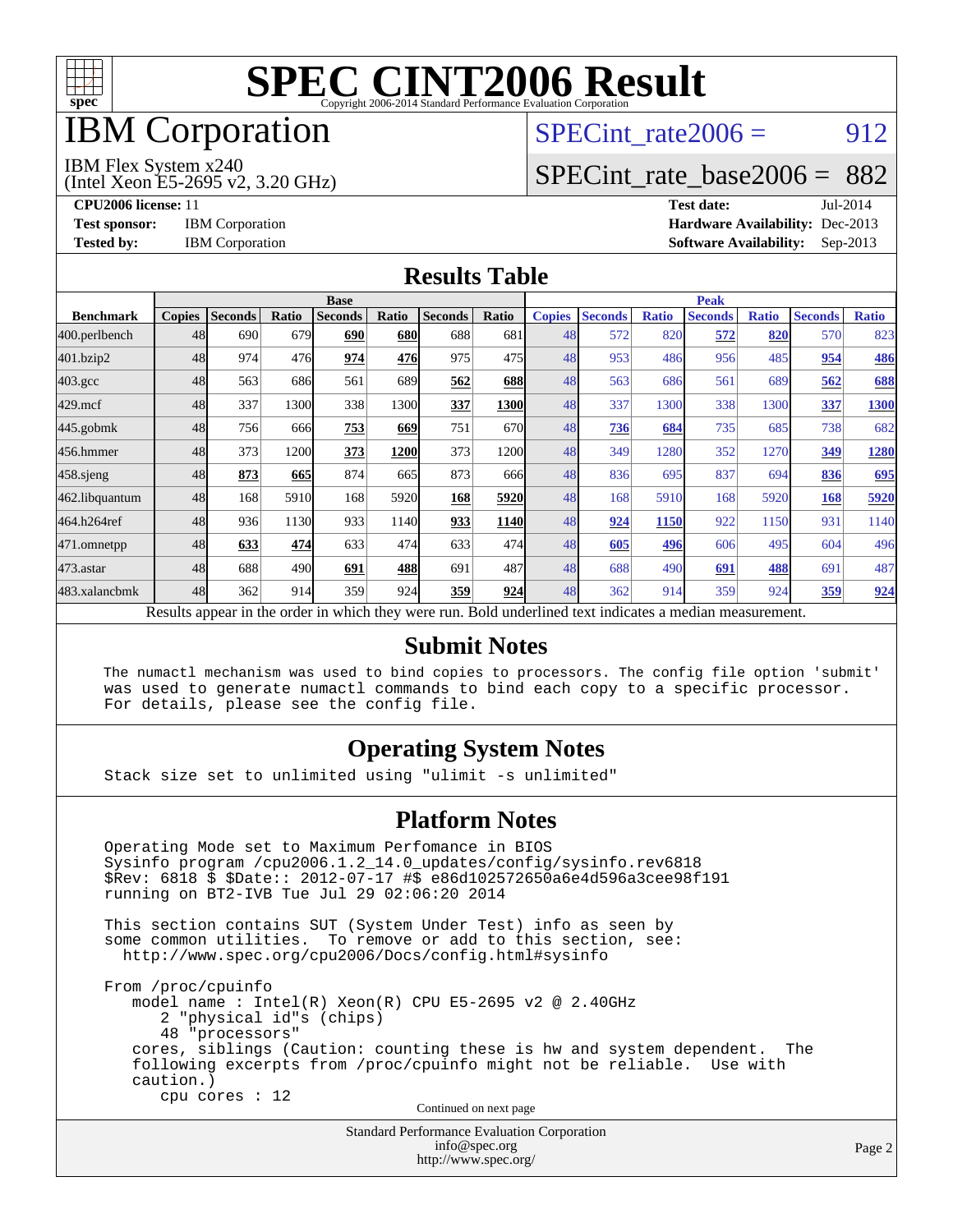

**IBM** Corporation

SPECint rate $2006 = 912$ 

(Intel Xeon E5-2695 v2, 3.20 GHz) IBM Flex System x240

[SPECint\\_rate\\_base2006 =](http://www.spec.org/auto/cpu2006/Docs/result-fields.html#SPECintratebase2006) 882

**[Test sponsor:](http://www.spec.org/auto/cpu2006/Docs/result-fields.html#Testsponsor)** IBM Corporation **[Hardware Availability:](http://www.spec.org/auto/cpu2006/Docs/result-fields.html#HardwareAvailability)** Dec-2013

**[CPU2006 license:](http://www.spec.org/auto/cpu2006/Docs/result-fields.html#CPU2006license)** 11 **[Test date:](http://www.spec.org/auto/cpu2006/Docs/result-fields.html#Testdate)** Jul-2014 **[Tested by:](http://www.spec.org/auto/cpu2006/Docs/result-fields.html#Testedby)** IBM Corporation **[Software Availability:](http://www.spec.org/auto/cpu2006/Docs/result-fields.html#SoftwareAvailability)** Sep-2013

#### **[Platform Notes \(Continued\)](http://www.spec.org/auto/cpu2006/Docs/result-fields.html#PlatformNotes)**

 siblings : 24 physical 0: cores 0 1 2 3 4 5 8 9 10 11 12 13 physical 1: cores 0 1 2 3 4 5 8 9 10 11 12 13 cache size : 30720 KB From /proc/meminfo MemTotal: 264501256 kB HugePages\_Total: 0<br>Hugepagesize: 2048 kB Hugepagesize: /usr/bin/lsb\_release -d Red Hat Enterprise Linux Server release 6.4 (Santiago) From /etc/\*release\* /etc/\*version\* redhat-release: Red Hat Enterprise Linux Server release 6.4 (Santiago) system-release: Red Hat Enterprise Linux Server release 6.4 (Santiago) system-release-cpe: cpe:/o:redhat:enterprise\_linux:6server:ga:server uname -a: Linux BT2-IVB 2.6.32-358.el6.x86\_64 #1 SMP Tue Jan 29 11:47:41 EST 2013 x86\_64 x86\_64 x86\_64 GNU/Linux run-level 3 Jul 28 17:53 SPEC is set to: /cpu2006.1.2\_14.0\_updates<br>Filesystem Type Size Used Avail Size Used Avail Use% Mounted on /dev/mapper/vg\_bt2ivb-lv\_root ext4 265G 100G 153G 40% / Additional information from dmidecode: BIOS IBM -[B2E141AUS-1.50]- 05/08/2014 Memory: 16x Micron 36JSF2G72PZ-1G9E1 16 GB 1867 MHz 2 rank 8x Not Specified Not Specified (End of data from sysinfo program)

**[General Notes](http://www.spec.org/auto/cpu2006/Docs/result-fields.html#GeneralNotes)**

Environment variables set by runspec before the start of the run: LD\_LIBRARY\_PATH = "/cpu2006.1.2\_14.0\_updates/libs/32:/cpu2006.1.2\_14.0\_updates/libs/64:/cpu2006.1.2\_14.0\_updates/sh" Binaries compiled on a system with 1x Core i7-860 CPU + 8GB

 memory using RedHat EL 6.4 Transparent Huge Pages enabled with: echo always > /sys/kernel/mm/redhat\_transparent\_hugepage/enabled Filesystem page cache cleared with: echo 1> /proc/sys/vm/drop\_caches runspec command invoked through numactl i.e.: numactl --interleave=all runspec <etc>

> Standard Performance Evaluation Corporation [info@spec.org](mailto:info@spec.org) <http://www.spec.org/>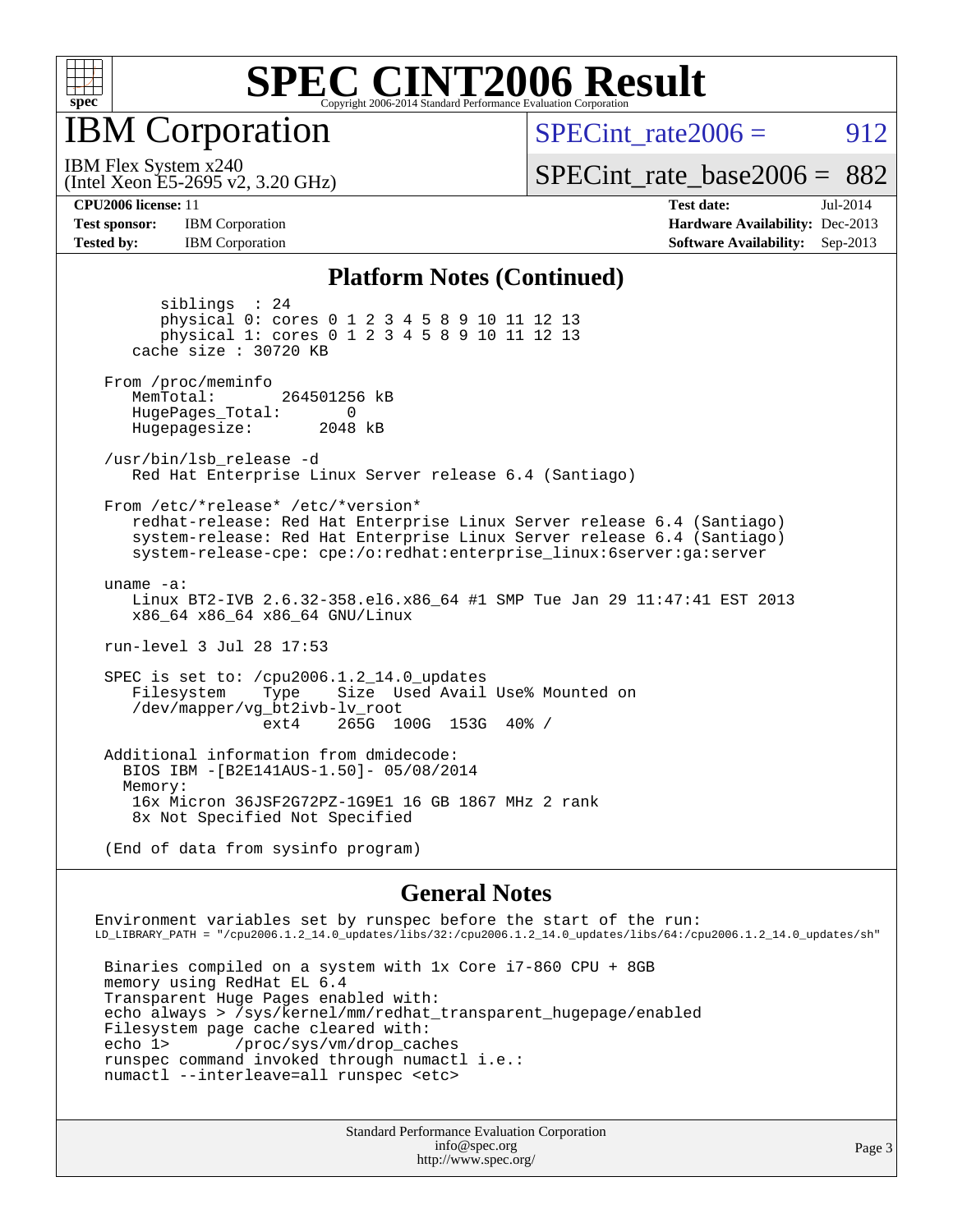

## IBM Corporation

SPECint rate $2006 = 912$ 

(Intel Xeon E5-2695 v2, 3.20 GHz) IBM Flex System x240

[SPECint\\_rate\\_base2006 =](http://www.spec.org/auto/cpu2006/Docs/result-fields.html#SPECintratebase2006) 882

**[Test sponsor:](http://www.spec.org/auto/cpu2006/Docs/result-fields.html#Testsponsor)** IBM Corporation **[Hardware Availability:](http://www.spec.org/auto/cpu2006/Docs/result-fields.html#HardwareAvailability)** Dec-2013

**[CPU2006 license:](http://www.spec.org/auto/cpu2006/Docs/result-fields.html#CPU2006license)** 11 **[Test date:](http://www.spec.org/auto/cpu2006/Docs/result-fields.html#Testdate)** Jul-2014 **[Tested by:](http://www.spec.org/auto/cpu2006/Docs/result-fields.html#Testedby)** IBM Corporation **[Software Availability:](http://www.spec.org/auto/cpu2006/Docs/result-fields.html#SoftwareAvailability)** Sep-2013

### **[Base Compiler Invocation](http://www.spec.org/auto/cpu2006/Docs/result-fields.html#BaseCompilerInvocation)**

[C benchmarks](http://www.spec.org/auto/cpu2006/Docs/result-fields.html#Cbenchmarks):  $\text{icc}$   $-\text{m32}$ 

[C++ benchmarks:](http://www.spec.org/auto/cpu2006/Docs/result-fields.html#CXXbenchmarks) [icpc -m32](http://www.spec.org/cpu2006/results/res2014q3/cpu2006-20140806-30821.flags.html#user_CXXbase_intel_icpc_4e5a5ef1a53fd332b3c49e69c3330699)

#### **[Base Portability Flags](http://www.spec.org/auto/cpu2006/Docs/result-fields.html#BasePortabilityFlags)**

 400.perlbench: [-DSPEC\\_CPU\\_LINUX\\_IA32](http://www.spec.org/cpu2006/results/res2014q3/cpu2006-20140806-30821.flags.html#b400.perlbench_baseCPORTABILITY_DSPEC_CPU_LINUX_IA32) 462.libquantum: [-DSPEC\\_CPU\\_LINUX](http://www.spec.org/cpu2006/results/res2014q3/cpu2006-20140806-30821.flags.html#b462.libquantum_baseCPORTABILITY_DSPEC_CPU_LINUX) 483.xalancbmk: [-DSPEC\\_CPU\\_LINUX](http://www.spec.org/cpu2006/results/res2014q3/cpu2006-20140806-30821.flags.html#b483.xalancbmk_baseCXXPORTABILITY_DSPEC_CPU_LINUX)

### **[Base Optimization Flags](http://www.spec.org/auto/cpu2006/Docs/result-fields.html#BaseOptimizationFlags)**

[C benchmarks](http://www.spec.org/auto/cpu2006/Docs/result-fields.html#Cbenchmarks):

[-xSSE4.2](http://www.spec.org/cpu2006/results/res2014q3/cpu2006-20140806-30821.flags.html#user_CCbase_f-xSSE42_f91528193cf0b216347adb8b939d4107) [-ipo](http://www.spec.org/cpu2006/results/res2014q3/cpu2006-20140806-30821.flags.html#user_CCbase_f-ipo) [-O3](http://www.spec.org/cpu2006/results/res2014q3/cpu2006-20140806-30821.flags.html#user_CCbase_f-O3) [-no-prec-div](http://www.spec.org/cpu2006/results/res2014q3/cpu2006-20140806-30821.flags.html#user_CCbase_f-no-prec-div) [-opt-prefetch](http://www.spec.org/cpu2006/results/res2014q3/cpu2006-20140806-30821.flags.html#user_CCbase_f-opt-prefetch) [-opt-mem-layout-trans=3](http://www.spec.org/cpu2006/results/res2014q3/cpu2006-20140806-30821.flags.html#user_CCbase_f-opt-mem-layout-trans_a7b82ad4bd7abf52556d4961a2ae94d5)

[C++ benchmarks:](http://www.spec.org/auto/cpu2006/Docs/result-fields.html#CXXbenchmarks)

[-xSSE4.2](http://www.spec.org/cpu2006/results/res2014q3/cpu2006-20140806-30821.flags.html#user_CXXbase_f-xSSE42_f91528193cf0b216347adb8b939d4107) [-ipo](http://www.spec.org/cpu2006/results/res2014q3/cpu2006-20140806-30821.flags.html#user_CXXbase_f-ipo) [-O3](http://www.spec.org/cpu2006/results/res2014q3/cpu2006-20140806-30821.flags.html#user_CXXbase_f-O3) [-no-prec-div](http://www.spec.org/cpu2006/results/res2014q3/cpu2006-20140806-30821.flags.html#user_CXXbase_f-no-prec-div) [-opt-prefetch](http://www.spec.org/cpu2006/results/res2014q3/cpu2006-20140806-30821.flags.html#user_CXXbase_f-opt-prefetch) [-opt-mem-layout-trans=3](http://www.spec.org/cpu2006/results/res2014q3/cpu2006-20140806-30821.flags.html#user_CXXbase_f-opt-mem-layout-trans_a7b82ad4bd7abf52556d4961a2ae94d5) [-Wl,-z,muldefs](http://www.spec.org/cpu2006/results/res2014q3/cpu2006-20140806-30821.flags.html#user_CXXbase_link_force_multiple1_74079c344b956b9658436fd1b6dd3a8a) [-L/sh -lsmartheap](http://www.spec.org/cpu2006/results/res2014q3/cpu2006-20140806-30821.flags.html#user_CXXbase_SmartHeap_32f6c82aa1ed9c52345d30cf6e4a0499)

#### **[Base Other Flags](http://www.spec.org/auto/cpu2006/Docs/result-fields.html#BaseOtherFlags)**

[C benchmarks](http://www.spec.org/auto/cpu2006/Docs/result-fields.html#Cbenchmarks):

403.gcc: [-Dalloca=\\_alloca](http://www.spec.org/cpu2006/results/res2014q3/cpu2006-20140806-30821.flags.html#b403.gcc_baseEXTRA_CFLAGS_Dalloca_be3056838c12de2578596ca5467af7f3)

### **[Peak Compiler Invocation](http://www.spec.org/auto/cpu2006/Docs/result-fields.html#PeakCompilerInvocation)**

[C benchmarks \(except as noted below\)](http://www.spec.org/auto/cpu2006/Docs/result-fields.html#Cbenchmarksexceptasnotedbelow): [icc -m32](http://www.spec.org/cpu2006/results/res2014q3/cpu2006-20140806-30821.flags.html#user_CCpeak_intel_icc_5ff4a39e364c98233615fdd38438c6f2) 400.perlbench: [icc -m64](http://www.spec.org/cpu2006/results/res2014q3/cpu2006-20140806-30821.flags.html#user_peakCCLD400_perlbench_intel_icc_64bit_bda6cc9af1fdbb0edc3795bac97ada53) 401.bzip2: [icc -m64](http://www.spec.org/cpu2006/results/res2014q3/cpu2006-20140806-30821.flags.html#user_peakCCLD401_bzip2_intel_icc_64bit_bda6cc9af1fdbb0edc3795bac97ada53)

456.hmmer: [icc -m64](http://www.spec.org/cpu2006/results/res2014q3/cpu2006-20140806-30821.flags.html#user_peakCCLD456_hmmer_intel_icc_64bit_bda6cc9af1fdbb0edc3795bac97ada53)

458.sjeng: [icc -m64](http://www.spec.org/cpu2006/results/res2014q3/cpu2006-20140806-30821.flags.html#user_peakCCLD458_sjeng_intel_icc_64bit_bda6cc9af1fdbb0edc3795bac97ada53)

```
C++ benchmarks: 
icpc -m32
```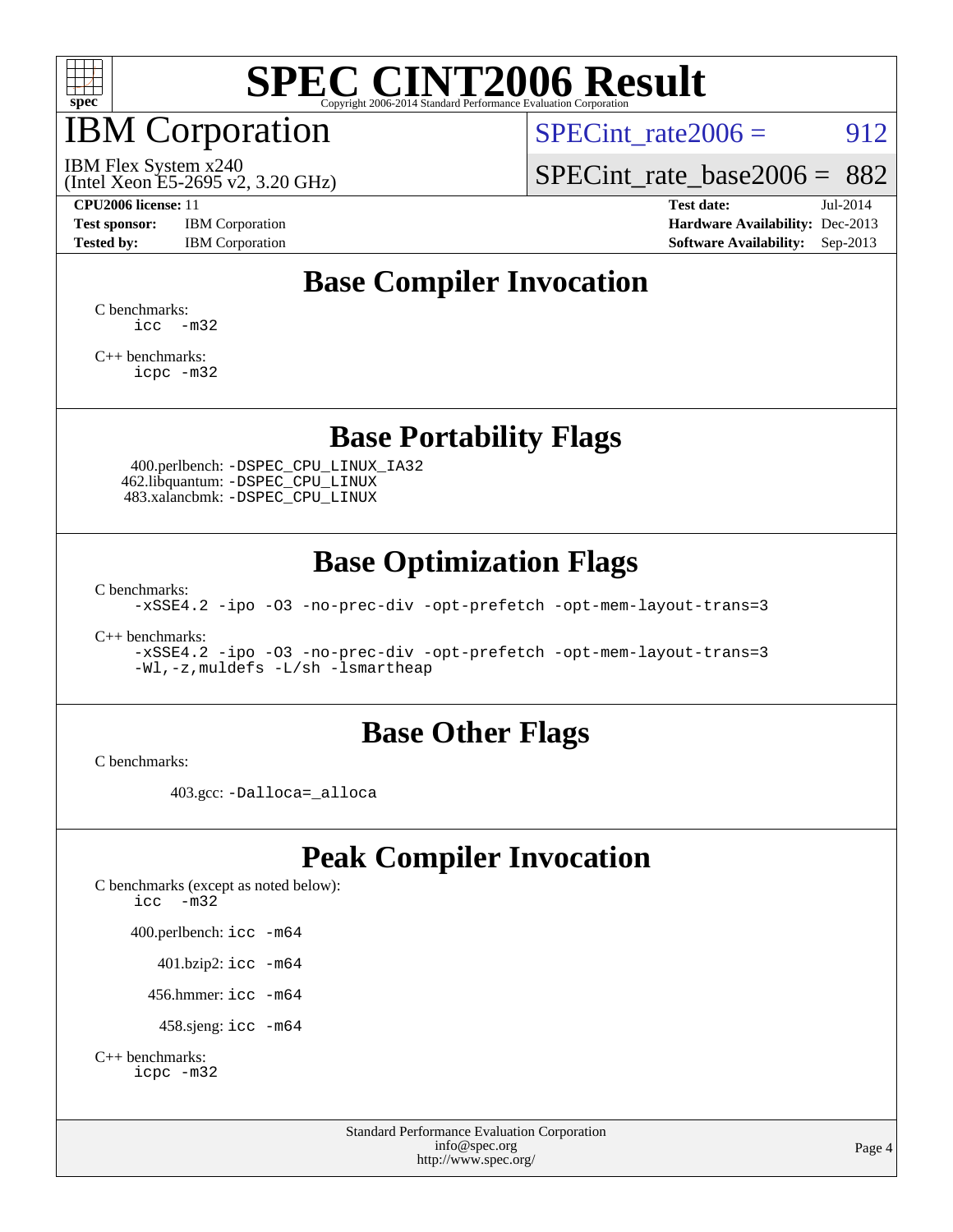

IBM Corporation

SPECint rate $2006 = 912$ 

(Intel Xeon E5-2695 v2, 3.20 GHz) IBM Flex System x240

SPECint rate base2006 =  $882$ 

**[CPU2006 license:](http://www.spec.org/auto/cpu2006/Docs/result-fields.html#CPU2006license)** 11 **[Test date:](http://www.spec.org/auto/cpu2006/Docs/result-fields.html#Testdate)** Jul-2014 **[Test sponsor:](http://www.spec.org/auto/cpu2006/Docs/result-fields.html#Testsponsor)** IBM Corporation **[Hardware Availability:](http://www.spec.org/auto/cpu2006/Docs/result-fields.html#HardwareAvailability)** Dec-2013 **[Tested by:](http://www.spec.org/auto/cpu2006/Docs/result-fields.html#Testedby)** IBM Corporation **[Software Availability:](http://www.spec.org/auto/cpu2006/Docs/result-fields.html#SoftwareAvailability)** Sep-2013

### **[Peak Portability Flags](http://www.spec.org/auto/cpu2006/Docs/result-fields.html#PeakPortabilityFlags)**

 400.perlbench: [-DSPEC\\_CPU\\_LP64](http://www.spec.org/cpu2006/results/res2014q3/cpu2006-20140806-30821.flags.html#b400.perlbench_peakCPORTABILITY_DSPEC_CPU_LP64) [-DSPEC\\_CPU\\_LINUX\\_X64](http://www.spec.org/cpu2006/results/res2014q3/cpu2006-20140806-30821.flags.html#b400.perlbench_peakCPORTABILITY_DSPEC_CPU_LINUX_X64) 401.bzip2: [-DSPEC\\_CPU\\_LP64](http://www.spec.org/cpu2006/results/res2014q3/cpu2006-20140806-30821.flags.html#suite_peakCPORTABILITY401_bzip2_DSPEC_CPU_LP64) 456.hmmer: [-DSPEC\\_CPU\\_LP64](http://www.spec.org/cpu2006/results/res2014q3/cpu2006-20140806-30821.flags.html#suite_peakCPORTABILITY456_hmmer_DSPEC_CPU_LP64) 458.sjeng: [-DSPEC\\_CPU\\_LP64](http://www.spec.org/cpu2006/results/res2014q3/cpu2006-20140806-30821.flags.html#suite_peakCPORTABILITY458_sjeng_DSPEC_CPU_LP64) 462.libquantum: [-DSPEC\\_CPU\\_LINUX](http://www.spec.org/cpu2006/results/res2014q3/cpu2006-20140806-30821.flags.html#b462.libquantum_peakCPORTABILITY_DSPEC_CPU_LINUX) 483.xalancbmk: [-DSPEC\\_CPU\\_LINUX](http://www.spec.org/cpu2006/results/res2014q3/cpu2006-20140806-30821.flags.html#b483.xalancbmk_peakCXXPORTABILITY_DSPEC_CPU_LINUX)

### **[Peak Optimization Flags](http://www.spec.org/auto/cpu2006/Docs/result-fields.html#PeakOptimizationFlags)**

[C benchmarks](http://www.spec.org/auto/cpu2006/Docs/result-fields.html#Cbenchmarks):

 400.perlbench: [-xSSE4.2](http://www.spec.org/cpu2006/results/res2014q3/cpu2006-20140806-30821.flags.html#user_peakPASS2_CFLAGSPASS2_LDCFLAGS400_perlbench_f-xSSE42_f91528193cf0b216347adb8b939d4107)(pass 2) [-prof-gen](http://www.spec.org/cpu2006/results/res2014q3/cpu2006-20140806-30821.flags.html#user_peakPASS1_CFLAGSPASS1_LDCFLAGS400_perlbench_prof_gen_e43856698f6ca7b7e442dfd80e94a8fc)(pass 1) [-ipo](http://www.spec.org/cpu2006/results/res2014q3/cpu2006-20140806-30821.flags.html#user_peakPASS2_CFLAGSPASS2_LDCFLAGS400_perlbench_f-ipo)(pass 2) [-O3](http://www.spec.org/cpu2006/results/res2014q3/cpu2006-20140806-30821.flags.html#user_peakPASS2_CFLAGSPASS2_LDCFLAGS400_perlbench_f-O3)(pass 2) [-no-prec-div](http://www.spec.org/cpu2006/results/res2014q3/cpu2006-20140806-30821.flags.html#user_peakPASS2_CFLAGSPASS2_LDCFLAGS400_perlbench_f-no-prec-div)(pass 2) [-prof-use](http://www.spec.org/cpu2006/results/res2014q3/cpu2006-20140806-30821.flags.html#user_peakPASS2_CFLAGSPASS2_LDCFLAGS400_perlbench_prof_use_bccf7792157ff70d64e32fe3e1250b55)(pass 2) [-auto-ilp32](http://www.spec.org/cpu2006/results/res2014q3/cpu2006-20140806-30821.flags.html#user_peakCOPTIMIZE400_perlbench_f-auto-ilp32)  $401.bzip2: -xSSE4.2(pass 2) -prof-qen(pass 1) -ipo(pass 2)$  $401.bzip2: -xSSE4.2(pass 2) -prof-qen(pass 1) -ipo(pass 2)$  $401.bzip2: -xSSE4.2(pass 2) -prof-qen(pass 1) -ipo(pass 2)$  $401.bzip2: -xSSE4.2(pass 2) -prof-qen(pass 1) -ipo(pass 2)$  $401.bzip2: -xSSE4.2(pass 2) -prof-qen(pass 1) -ipo(pass 2)$ [-O3](http://www.spec.org/cpu2006/results/res2014q3/cpu2006-20140806-30821.flags.html#user_peakPASS2_CFLAGSPASS2_LDCFLAGS401_bzip2_f-O3)(pass 2) [-no-prec-div](http://www.spec.org/cpu2006/results/res2014q3/cpu2006-20140806-30821.flags.html#user_peakPASS2_CFLAGSPASS2_LDCFLAGS401_bzip2_f-no-prec-div)(pass 2) [-prof-use](http://www.spec.org/cpu2006/results/res2014q3/cpu2006-20140806-30821.flags.html#user_peakPASS2_CFLAGSPASS2_LDCFLAGS401_bzip2_prof_use_bccf7792157ff70d64e32fe3e1250b55)(pass 2) [-opt-prefetch](http://www.spec.org/cpu2006/results/res2014q3/cpu2006-20140806-30821.flags.html#user_peakCOPTIMIZE401_bzip2_f-opt-prefetch) [-auto-ilp32](http://www.spec.org/cpu2006/results/res2014q3/cpu2006-20140806-30821.flags.html#user_peakCOPTIMIZE401_bzip2_f-auto-ilp32) [-ansi-alias](http://www.spec.org/cpu2006/results/res2014q3/cpu2006-20140806-30821.flags.html#user_peakCOPTIMIZE401_bzip2_f-ansi-alias)  $403.\text{sec: basepeak}$  = yes 429.mcf: basepeak = yes 445.gobmk: [-xSSE4.2](http://www.spec.org/cpu2006/results/res2014q3/cpu2006-20140806-30821.flags.html#user_peakPASS2_CFLAGSPASS2_LDCFLAGS445_gobmk_f-xSSE42_f91528193cf0b216347adb8b939d4107)(pass 2) [-prof-gen](http://www.spec.org/cpu2006/results/res2014q3/cpu2006-20140806-30821.flags.html#user_peakPASS1_CFLAGSPASS1_LDCFLAGS445_gobmk_prof_gen_e43856698f6ca7b7e442dfd80e94a8fc)(pass 1) [-prof-use](http://www.spec.org/cpu2006/results/res2014q3/cpu2006-20140806-30821.flags.html#user_peakPASS2_CFLAGSPASS2_LDCFLAGS445_gobmk_prof_use_bccf7792157ff70d64e32fe3e1250b55)(pass 2) [-ansi-alias](http://www.spec.org/cpu2006/results/res2014q3/cpu2006-20140806-30821.flags.html#user_peakCOPTIMIZE445_gobmk_f-ansi-alias) [-opt-mem-layout-trans=3](http://www.spec.org/cpu2006/results/res2014q3/cpu2006-20140806-30821.flags.html#user_peakCOPTIMIZE445_gobmk_f-opt-mem-layout-trans_a7b82ad4bd7abf52556d4961a2ae94d5) 456.hmmer: [-xSSE4.2](http://www.spec.org/cpu2006/results/res2014q3/cpu2006-20140806-30821.flags.html#user_peakCOPTIMIZE456_hmmer_f-xSSE42_f91528193cf0b216347adb8b939d4107) [-ipo](http://www.spec.org/cpu2006/results/res2014q3/cpu2006-20140806-30821.flags.html#user_peakCOPTIMIZE456_hmmer_f-ipo) [-O3](http://www.spec.org/cpu2006/results/res2014q3/cpu2006-20140806-30821.flags.html#user_peakCOPTIMIZE456_hmmer_f-O3) [-no-prec-div](http://www.spec.org/cpu2006/results/res2014q3/cpu2006-20140806-30821.flags.html#user_peakCOPTIMIZE456_hmmer_f-no-prec-div) [-unroll2](http://www.spec.org/cpu2006/results/res2014q3/cpu2006-20140806-30821.flags.html#user_peakCOPTIMIZE456_hmmer_f-unroll_784dae83bebfb236979b41d2422d7ec2) [-auto-ilp32](http://www.spec.org/cpu2006/results/res2014q3/cpu2006-20140806-30821.flags.html#user_peakCOPTIMIZE456_hmmer_f-auto-ilp32) 458.sjeng: [-xSSE4.2](http://www.spec.org/cpu2006/results/res2014q3/cpu2006-20140806-30821.flags.html#user_peakPASS2_CFLAGSPASS2_LDCFLAGS458_sjeng_f-xSSE42_f91528193cf0b216347adb8b939d4107)(pass 2) [-prof-gen](http://www.spec.org/cpu2006/results/res2014q3/cpu2006-20140806-30821.flags.html#user_peakPASS1_CFLAGSPASS1_LDCFLAGS458_sjeng_prof_gen_e43856698f6ca7b7e442dfd80e94a8fc)(pass 1) [-ipo](http://www.spec.org/cpu2006/results/res2014q3/cpu2006-20140806-30821.flags.html#user_peakPASS2_CFLAGSPASS2_LDCFLAGS458_sjeng_f-ipo)(pass 2) [-O3](http://www.spec.org/cpu2006/results/res2014q3/cpu2006-20140806-30821.flags.html#user_peakPASS2_CFLAGSPASS2_LDCFLAGS458_sjeng_f-O3)(pass 2) [-no-prec-div](http://www.spec.org/cpu2006/results/res2014q3/cpu2006-20140806-30821.flags.html#user_peakPASS2_CFLAGSPASS2_LDCFLAGS458_sjeng_f-no-prec-div)(pass 2) [-prof-use](http://www.spec.org/cpu2006/results/res2014q3/cpu2006-20140806-30821.flags.html#user_peakPASS2_CFLAGSPASS2_LDCFLAGS458_sjeng_prof_use_bccf7792157ff70d64e32fe3e1250b55)(pass 2) [-unroll4](http://www.spec.org/cpu2006/results/res2014q3/cpu2006-20140806-30821.flags.html#user_peakCOPTIMIZE458_sjeng_f-unroll_4e5e4ed65b7fd20bdcd365bec371b81f) [-auto-ilp32](http://www.spec.org/cpu2006/results/res2014q3/cpu2006-20140806-30821.flags.html#user_peakCOPTIMIZE458_sjeng_f-auto-ilp32)  $462$ .libquantum: basepeak = yes 464.h264ref: [-xSSE4.2](http://www.spec.org/cpu2006/results/res2014q3/cpu2006-20140806-30821.flags.html#user_peakPASS2_CFLAGSPASS2_LDCFLAGS464_h264ref_f-xSSE42_f91528193cf0b216347adb8b939d4107)(pass 2) [-prof-gen](http://www.spec.org/cpu2006/results/res2014q3/cpu2006-20140806-30821.flags.html#user_peakPASS1_CFLAGSPASS1_LDCFLAGS464_h264ref_prof_gen_e43856698f6ca7b7e442dfd80e94a8fc)(pass 1) [-ipo](http://www.spec.org/cpu2006/results/res2014q3/cpu2006-20140806-30821.flags.html#user_peakPASS2_CFLAGSPASS2_LDCFLAGS464_h264ref_f-ipo)(pass 2) [-O3](http://www.spec.org/cpu2006/results/res2014q3/cpu2006-20140806-30821.flags.html#user_peakPASS2_CFLAGSPASS2_LDCFLAGS464_h264ref_f-O3)(pass 2) [-no-prec-div](http://www.spec.org/cpu2006/results/res2014q3/cpu2006-20140806-30821.flags.html#user_peakPASS2_CFLAGSPASS2_LDCFLAGS464_h264ref_f-no-prec-div)(pass 2) [-prof-use](http://www.spec.org/cpu2006/results/res2014q3/cpu2006-20140806-30821.flags.html#user_peakPASS2_CFLAGSPASS2_LDCFLAGS464_h264ref_prof_use_bccf7792157ff70d64e32fe3e1250b55)(pass 2) [-unroll2](http://www.spec.org/cpu2006/results/res2014q3/cpu2006-20140806-30821.flags.html#user_peakCOPTIMIZE464_h264ref_f-unroll_784dae83bebfb236979b41d2422d7ec2) [-ansi-alias](http://www.spec.org/cpu2006/results/res2014q3/cpu2006-20140806-30821.flags.html#user_peakCOPTIMIZE464_h264ref_f-ansi-alias) [C++ benchmarks:](http://www.spec.org/auto/cpu2006/Docs/result-fields.html#CXXbenchmarks) 471.omnetpp: [-xSSE4.2](http://www.spec.org/cpu2006/results/res2014q3/cpu2006-20140806-30821.flags.html#user_peakPASS2_CXXFLAGSPASS2_LDCXXFLAGS471_omnetpp_f-xSSE42_f91528193cf0b216347adb8b939d4107)(pass 2) [-prof-gen](http://www.spec.org/cpu2006/results/res2014q3/cpu2006-20140806-30821.flags.html#user_peakPASS1_CXXFLAGSPASS1_LDCXXFLAGS471_omnetpp_prof_gen_e43856698f6ca7b7e442dfd80e94a8fc)(pass 1) [-ipo](http://www.spec.org/cpu2006/results/res2014q3/cpu2006-20140806-30821.flags.html#user_peakPASS2_CXXFLAGSPASS2_LDCXXFLAGS471_omnetpp_f-ipo)(pass 2) [-O3](http://www.spec.org/cpu2006/results/res2014q3/cpu2006-20140806-30821.flags.html#user_peakPASS2_CXXFLAGSPASS2_LDCXXFLAGS471_omnetpp_f-O3)(pass 2) [-no-prec-div](http://www.spec.org/cpu2006/results/res2014q3/cpu2006-20140806-30821.flags.html#user_peakPASS2_CXXFLAGSPASS2_LDCXXFLAGS471_omnetpp_f-no-prec-div)(pass 2) [-prof-use](http://www.spec.org/cpu2006/results/res2014q3/cpu2006-20140806-30821.flags.html#user_peakPASS2_CXXFLAGSPASS2_LDCXXFLAGS471_omnetpp_prof_use_bccf7792157ff70d64e32fe3e1250b55)(pass 2) [-ansi-alias](http://www.spec.org/cpu2006/results/res2014q3/cpu2006-20140806-30821.flags.html#user_peakCXXOPTIMIZE471_omnetpp_f-ansi-alias) [-opt-ra-region-strategy=block](http://www.spec.org/cpu2006/results/res2014q3/cpu2006-20140806-30821.flags.html#user_peakCXXOPTIMIZE471_omnetpp_f-opt-ra-region-strategy_a0a37c372d03933b2a18d4af463c1f69) [-Wl,-z,muldefs](http://www.spec.org/cpu2006/results/res2014q3/cpu2006-20140806-30821.flags.html#user_peakEXTRA_LDFLAGS471_omnetpp_link_force_multiple1_74079c344b956b9658436fd1b6dd3a8a) [-L/sh -lsmartheap](http://www.spec.org/cpu2006/results/res2014q3/cpu2006-20140806-30821.flags.html#user_peakEXTRA_LIBS471_omnetpp_SmartHeap_32f6c82aa1ed9c52345d30cf6e4a0499) 473.astar: basepeak = yes

Continued on next page

Standard Performance Evaluation Corporation [info@spec.org](mailto:info@spec.org) <http://www.spec.org/>